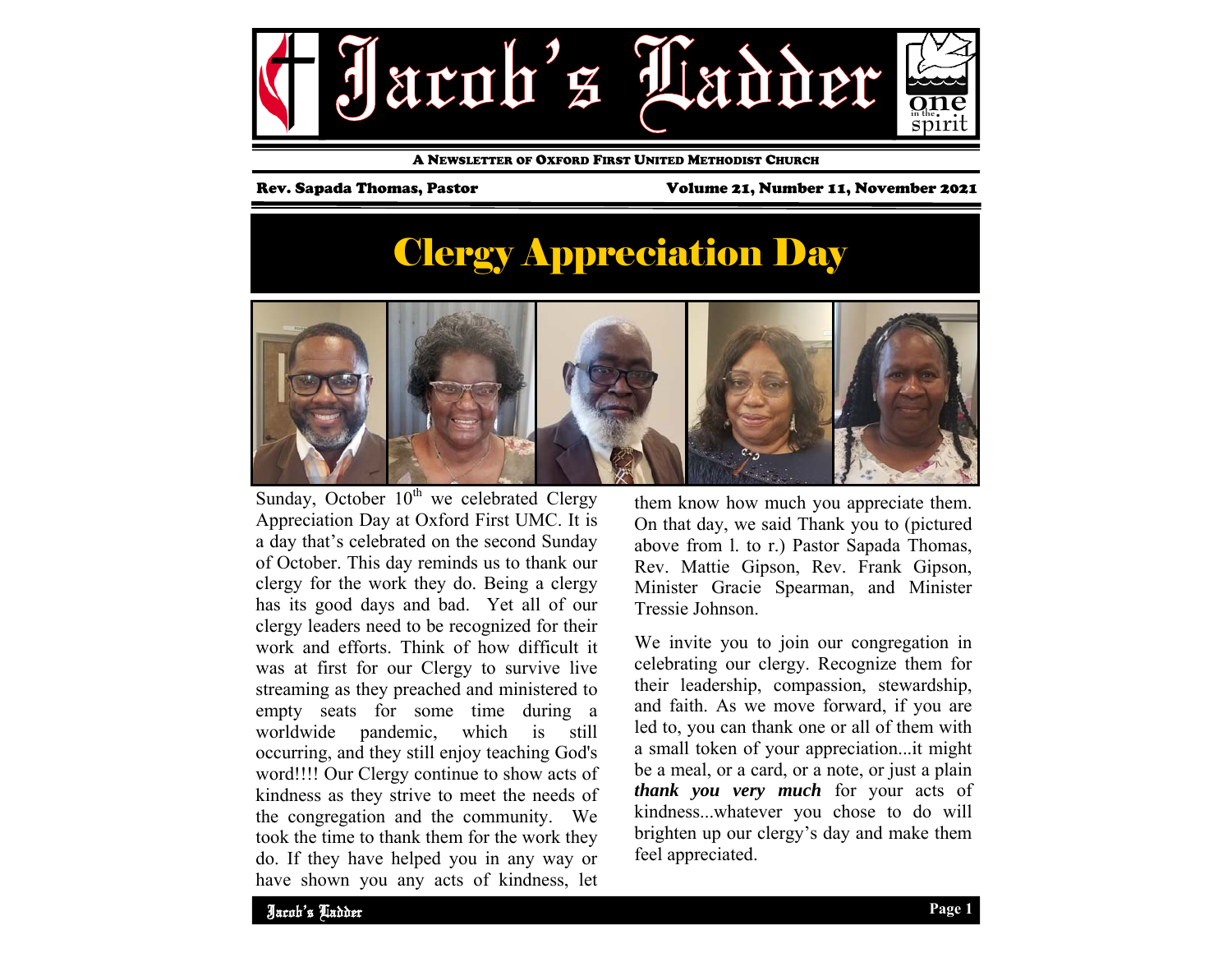

**OFUMC honored its clergy with gifts and plaques on Sunday, October 17, 2021. Pictured above (from left to right) with their gifts are Min. Johnson, Min. Spearman, Pastor Thomas, and Minnie Milliner, standing in for Rev. Frank and Rev. Mattie Gipson.** 



 $-2$  TIMOTHY 1 $-7$ I thank God, whom I serve, as my ancestors did, with a clear conscience, as night and day I constantly remember you in my prayers. Recalling your tears, I long to see you, so that I may be filled with joy. I am reminded of your sincere faith, which first lived in your grandmother Lois and in your mother Eunice and, I am persuaded, now lives in you also. For this reason I remind you to fan into flame the <sup>g</sup>ift of God, which is in you through the laying on of my hands. For the Spirit God gave us does not make us timid, but gives us power, love and self-discipline.

**Dr. Margaret T. Gipson, Lay Servant, was the keynote speaker for OFUMC's 2021 Laity Sunday Celebration. What follows is an abridged presentation of her speech.** 

Early Sunday Critically are inhibitly of an Laity Sunday celebrates the ministry of all Laity Sunday, we lift up the vocation of all to follow the way of Jesus and lead others to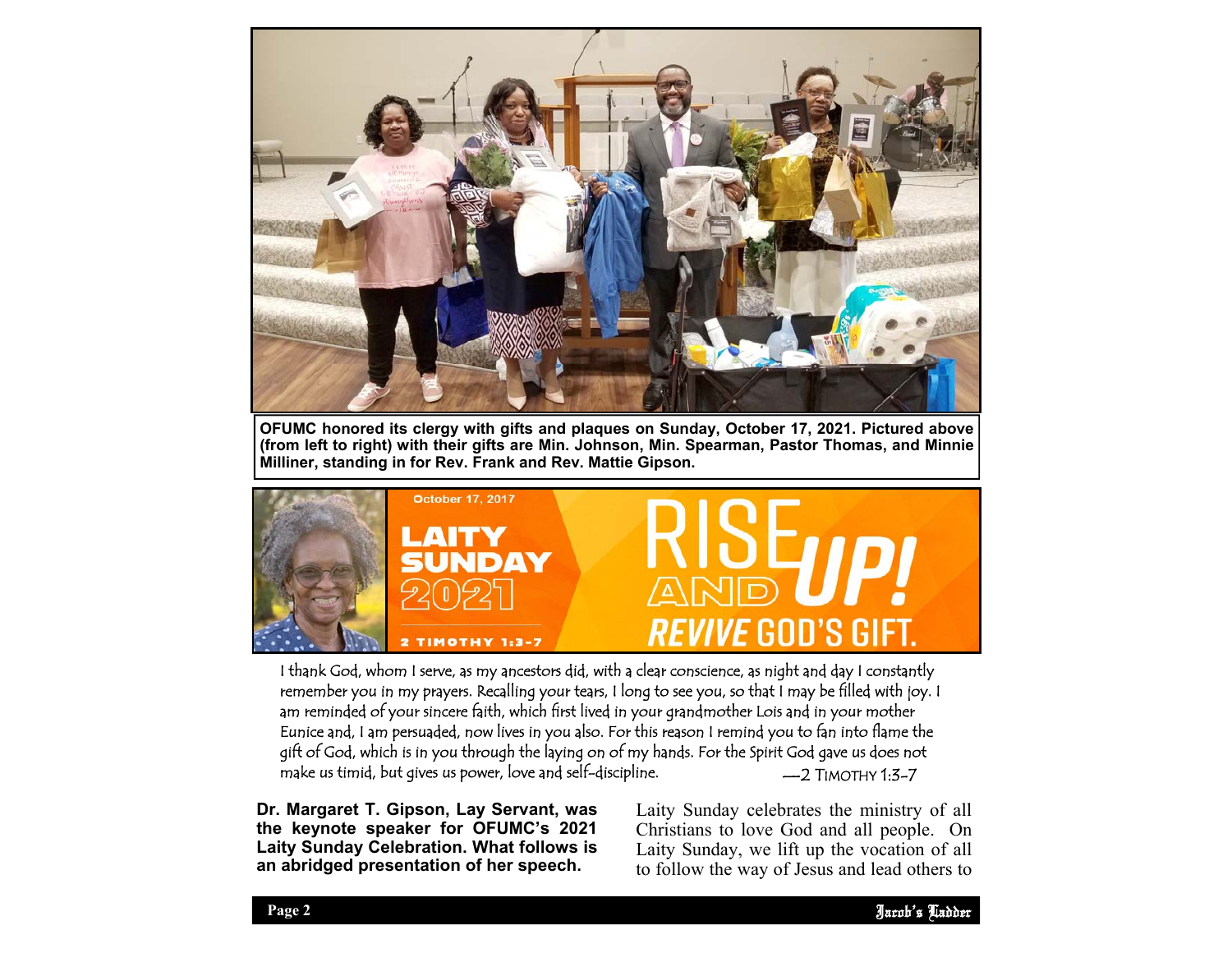Him—particularly as we remember the gift of those persons who loved us into leadership.

When we remember the faith of our spiritual mothers, grandmothers, sisters, sons, brothers, and fathers, we find our own hearts reignited "to serve and witness in deeds and words that heal and free." This memory of grace crossing our paths directs us toward spiritual growth opportunities that can only spring from an authentic and consistent relationship with other people, especially those beyond the comfort and security of our church walls. As we awaken to the voice of Christ calling us to believe and be healed, we discover that the call of God almost always comes from unexpected people and places, since they are the all-called, too. So, we will rise up, remember grace, and recognize that the fire of God's gift has already been at work in every life. And through awakening, memory, and the shared songs of others, we will trust, heal, and see a revival for a time such as this.

Laity Sunday is a day set aside to remember that every person is invited to embody God's restoration project of healing love, justice, and world repair. It is a special Sunday

defined by the General Conference of the United Methodist Church "to celebrate the ministry of all Christians." Laity Sunday is one way to express the conviction that all are called to participate in God's mission and live this calling through the ministry of the church.

God is calling all people (laity) to wake up, to rise up, and **REVIVE** God's gift!!

**R**epent: the gift of God is not without repentance and must be used and exercised! **E**xalt Christ: fear is not of God! It is Satan.

**V**alue Christ: He will be there when you Rise Up! Revive god's Gift!

**I**ntercede: speak about God on behalf of others!

**V**olunteer: God's gift with a deep level of commitment, joy, and reward!

**E**vangelize: tell your stirring story about your experience with God!

Rise Up! Paul is reminding you to Fan into the Flame the Gift of God, so you can Revive (make the gift come alive that God has given you)!

### **BELOW: Sister Niler P. Franklin, Program Coordinator presented a Certificate of Appreciation to Dr. Gipson**